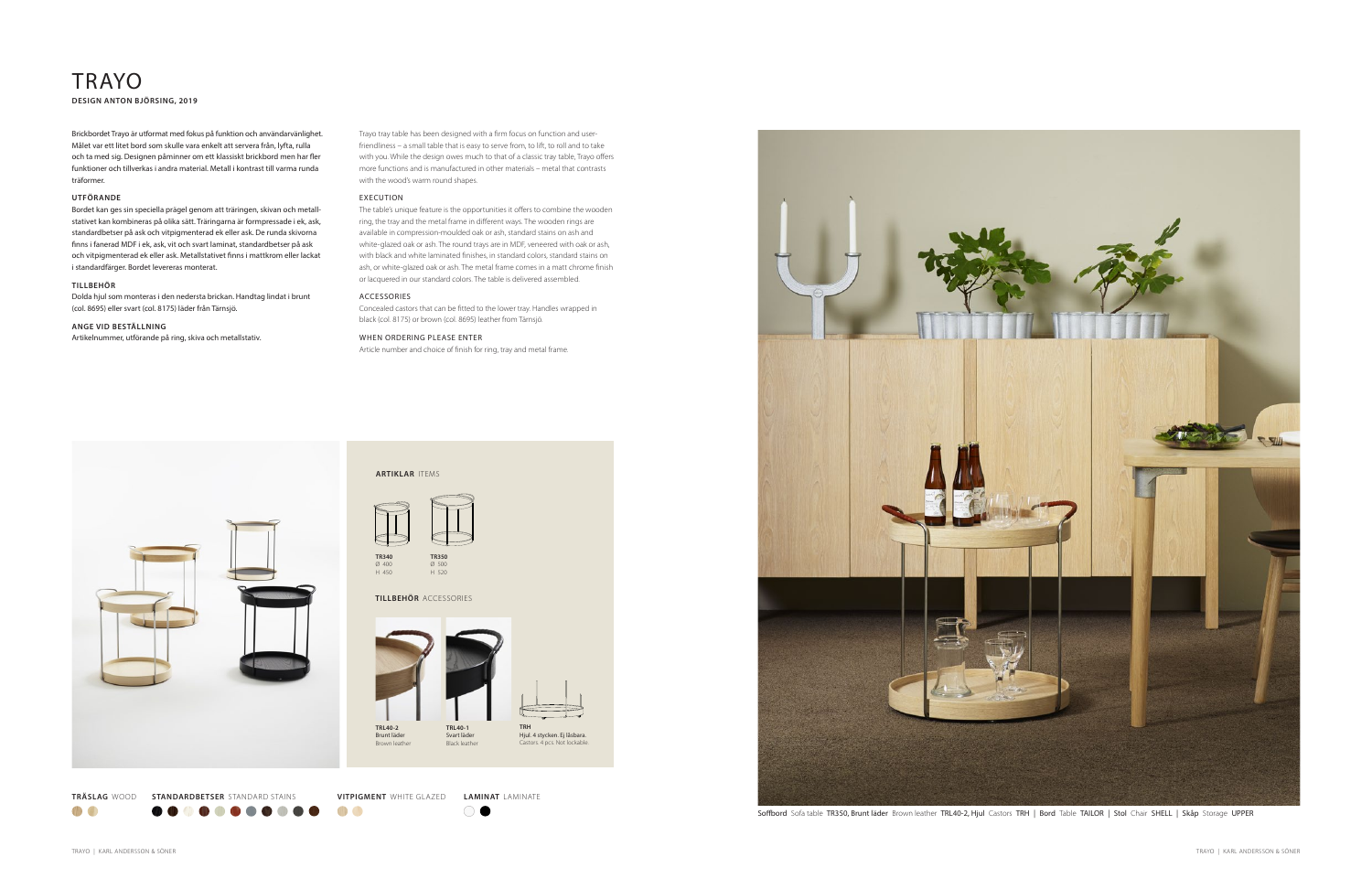

Bord Table TR40, Svart läder Black leather TRL40-1, Hjul Castors TRH | Hylla Storage LEVEL | Fåtölj från Easy chair from Bruno Mathsson International